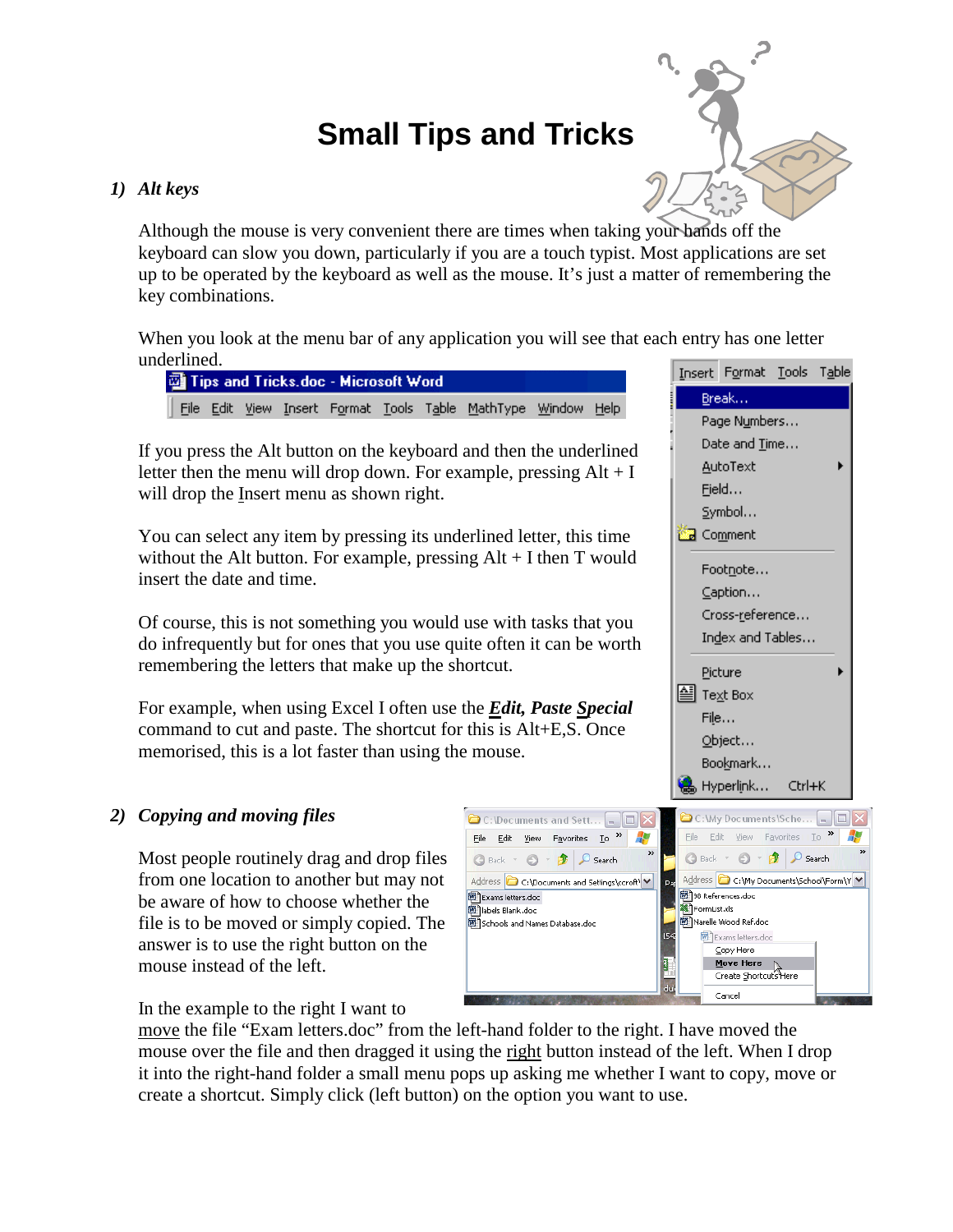## *3) Moving around*

Some control keys allow easy movement on the page. For example, holding down Ctrl and pressing left/right arrow moves a word at a time. Page Up & Down move a screen at a time and pressing Ctrl and Page Up/Down will move up/down by a full page at a time.

## *4) Selection and movement of text*

If you double click on a word with the mouse then it will be selected. Click in the blank space of the left margin and it will select the entire line to the right of the mouse pointer. Double clicking will select the entire paragraph.

Once text has been selected you can use  $^kX$  then  $^kV$  to cut and paste it, or you can simply drag and drop the text into the new position.

## *5) Control keys*

There are certain shortcut keys that are common to almost all applications and will save you a lot of time if you remember them. To use them hold down the Ctrl key on the keyboard and press the letter of the shortcut. The Ctrl key is commonly abbreviated as ^. Thus Ctrl+C is written as  ${}^{\wedge}C$ .

| Key            | Effect                                              | Key                | Effect                   |
|----------------|-----------------------------------------------------|--------------------|--------------------------|
| $^{\wedge}B$   | <b>Bolds</b> the selected text.                     | $\wedge V$         | Pastes the text from the |
| $\mathsf{A}$   | <i>Italics</i> the selected text.                   |                    | clipboard to the page.   |
| $\overline{U}$ | Underlines the selected text.                       | $^{\wedge}{\rm S}$ | Saves the file.          |
| $^{\wedge}E$   | (Word only) Centres the line.                       | $^{\wedge}P$       | Prints the file.         |
| $^{\wedge}$ C  | Copies the selected text to                         | $^{\wedge}$        | Opens a file.            |
|                | the clipboard.                                      | $^{\prime}7$       | Undo.                    |
| $^{\wedge}X$   | Cuts the selected text to the                       |                    |                          |
|                | clipboard.                                          |                    |                          |
| $\sqrt{C}$     | (Word only) Displays clipboard manager (see later). |                    |                          |

# *6) Copying and pasting format.*

If you habitually use the ruler to control indenting and margins, or if you use numeric lists or bullets then you'll know that it can be quite frustrating in Word when it 'forgets' your formats in the next paragraph. You can easily transfer formats from one portion of text to another by using Ctrl+Shift+C (copy style) and Ctrl+Shift+V (paste style).

For example, suppose you've been using a numbered list and you've interposed a picture or some ordinary text that has normal style. You will often find that when you resume the numbering it will be out of order or have a different style. Simply position the cursor in the last correct paragraph, copy the style with Ctrl+Shift+C and then paste it into the new paragraph. The same trick can be used to ensure that you have a consistent style of headings or indents/margins. See also the later topic of assigning keyboard shortcuts to styles.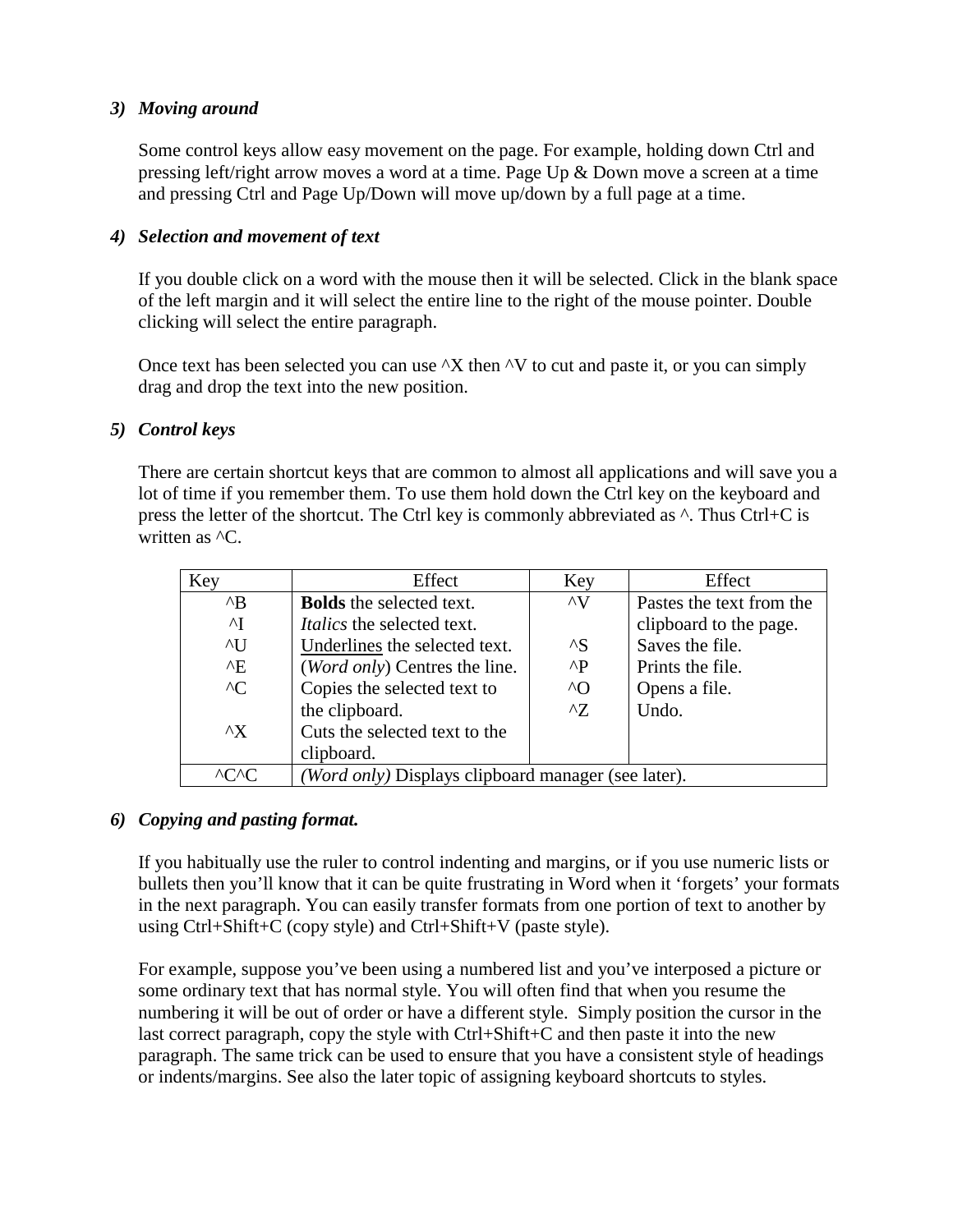# *7) ^C, ^C for clipboard.*

If you press ^C twice in succession in Word then the Clipboard will pop up as shown right. By clicking on any of the icons the text it contains will be pasted into the current cursor position. If you're not sure which is which then let the mouse pointer hover over the items. The first few words of the contents will appear.

The advantage of this is that you can retrieve and re-use anything that you've previously copied using ^C during your current Word session. This includes pictures or anything else that can be copied to the clipboard.

# *8) Adding extra buttons to the toolbars in Word.*

You may think that the toolbar is fixed and unchanging but this is not the case. It is very easy to add new buttons or to remove buttons that are of no use to you.

If you want to remove buttons then the first stage is to find out what each button does and decide if you need it. If you position the mouse pointer over a button and wait a second or two then it will declare what it does in a small pop up text box. If there is a shortcut key for the button then this will also appear. The example shown right is a button that I personally will probably never use which shows or

hides formatting marks in the text.

To add or remove buttons select Customize from the Tools menu and the dialog box right will appear. Click on the 'Commands' tag to see the view on the right.

To remove a button from the existing toolbar simply drag it and drop it onto the Customize dialog box. It will vanish.

To add a new button or to restore one you've previously removed, first find it in the list of commands. These are arranged by category and it is worth spending a few minutes scrolling through them. There are many commands (buttons) which

don't appear on the standard toolbars but which you may find quite useful. For example, to see page layout I quite often like to zoom out to be able to see the whole page. There is a button that does this. If you use it then you will probably also want the one below it that restores normal layout.

| <b>Customize</b>                                                                                         |                                                                                                             |                  |
|----------------------------------------------------------------------------------------------------------|-------------------------------------------------------------------------------------------------------------|------------------|
| Commands<br>Toolbars<br>Categories:<br>File<br>Edit<br>View<br>Insert<br>Format<br>Tools<br>Table<br>Web | Options<br>Commands:<br>Q Magnifier<br>≣ Zoom 100%<br><sup>*</sup> Fit To Window<br>One Page<br>Ε<br>Normal | $\blacktriangle$ |
| Window and Help<br>Drawing                                                                               | ■ Web Layout                                                                                                |                  |
| Selected command:<br>Description                                                                         | Modify Selection *                                                                                          |                  |
| Normal.dot<br>3<br>Save in:                                                                              | Keyboard                                                                                                    | Close            |



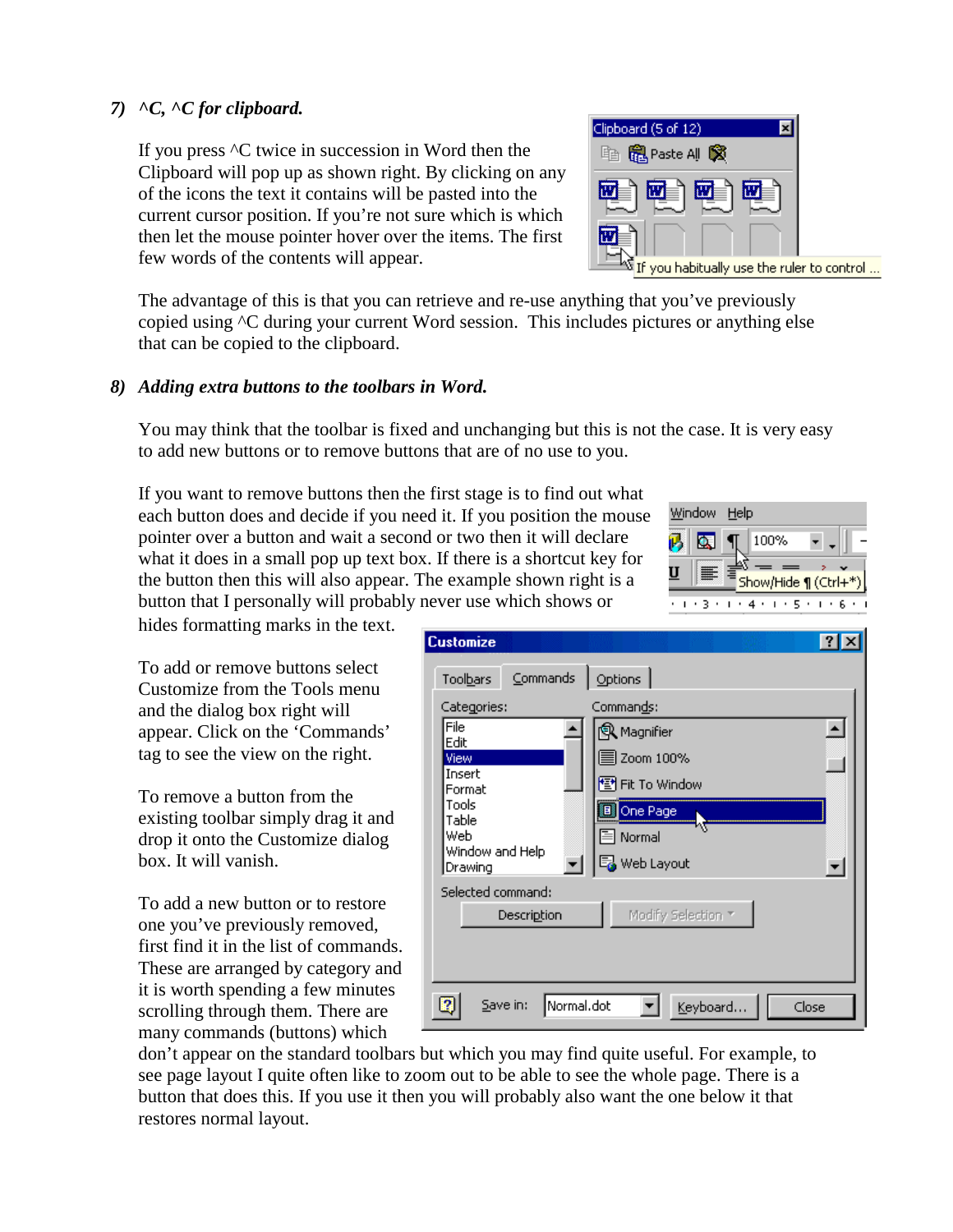Click on the new button and drag it to the toolbar. When you are over the toolbar you will find that a black 'I-beam' cursor will appear to show where the button is to be positioned, as shown right.



When you drop the button it will appear in its new position. As long as the Customize dialog box is open you can move this or any other button around by simply dragging it.

For the adventurous there are a number of ways that you can further modify the Selected command: **Description** 

buttons. Clicking on the 'Description' button shown right will give you a description of the button's purpose. Additionally, some of the buttons don't have an image and you can add an image from the small supplied list or even use your own image using the Edit Image or Paste Image commands on the pull down menu on the right.

| Modify Selection         |    |    |   |              |     |   |
|--------------------------|----|----|---|--------------|-----|---|
| <u>R</u> eset            |    |    |   |              |     |   |
| Delete                   |    |    |   |              |     |   |
| 8Superscript<br>Name:    |    |    |   |              |     |   |
| ⊆opy Button Image        |    |    |   |              |     |   |
| Paste Button Image       |    |    |   |              |     |   |
| Reset Button Image       |    |    |   |              |     |   |
| Edit Button Image        |    |    |   |              |     |   |
| Change Button Image      | O  | ⊛  | ⊙ | ₾            | Ю   | Ĥ |
| √ Defa <u>u</u> lt Style |    | ☜  | ▵ | $\mathbf{D}$ |     |   |
| Text Only (Always)       | 'M | 曧  |   |              |     |   |
| Text Only (in Menus)     |    | ŒD |   |              |     |   |
| Image <u>a</u> nd Text   |    |    |   |              |     | ∰ |
| Begin a Group            |    |    |   | ⊛            | ٥١٥ | M |
| Assign <u>H</u> yperlink |    |    |   | œ            | в   |   |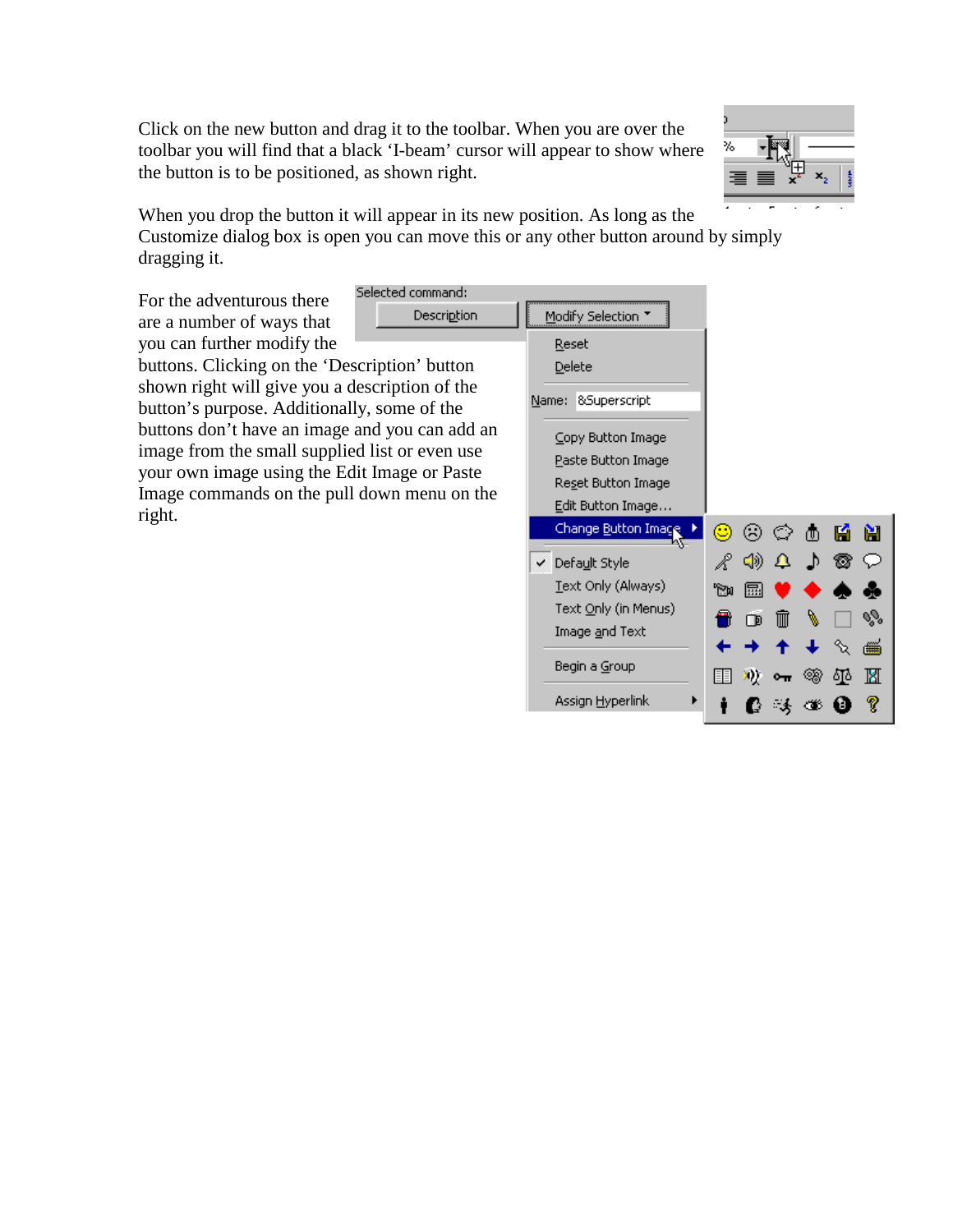#### *9) Setting up additional accelerator keys.*

Once you have become used to using accelerator keys such as ^C and ^V you may want to explore others. Many of these can be found on the menus as you can see in the Edit menu right.



You can also start assigning your own keys to common tasks. I'll illustrate this by assigning a particular style to one of the function keys at the top of the keyboard. Suppose you've decided to use the style of the paragraph below as a regular feature on your worksheets.

> Tip: Always choose your axes carefully before beginning to draw your graph. Ensure that the important parts of the graph are visible.

To assign this style to the a key, follow the steps on the next page. Most people have a limited number of paragraph and heading styles that they use regularly and find that assigning them to the row of Function keys is a great shortcut. It's best to avoid using F1, as it is the Help key and you may want to use it for its intended purpose at some stage.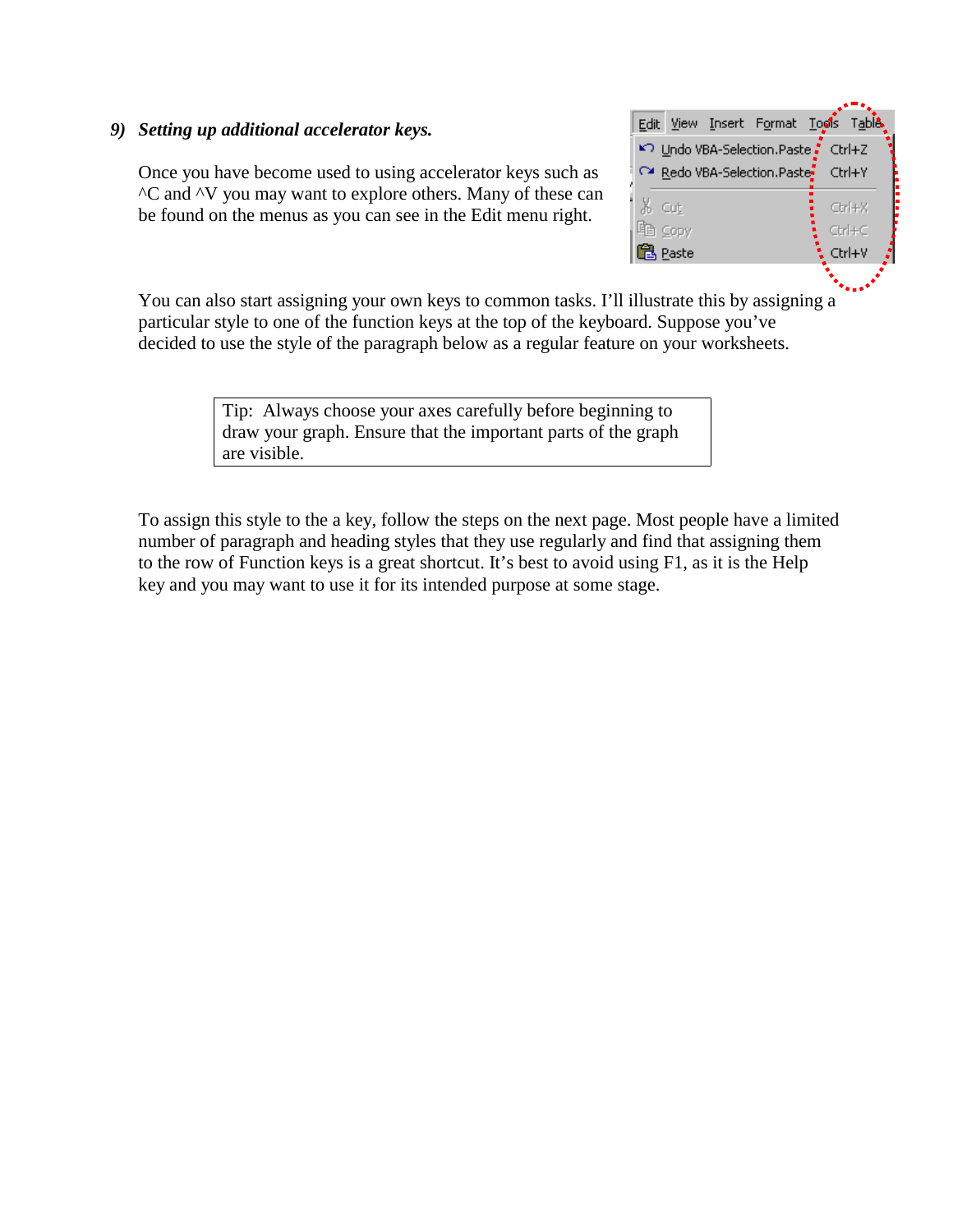## *Assigning a style to an accelerator key*

- Position the cursor inside the paragraph you've set up.
- From the Format menu, choose Style. Click on the 'New' button. The style should appear in the Preview pane.
- Give the style a name. In this case, as shown right, I'm calling it "TipStyle".
- Click on 'Ok' to assign the name and then close the Style dialog box.
- In the Tools menu, open the Customize dialog box, click on the button labelled 'Keyboard' and a further dialog box will appear. In the left hand 'Categories' window scroll down to find 'Styles'. In the right hand window, locate "TipStyle" and click on it to select it.
- $\Box$  Add to template Automatically update OK Cancel Format \* Shortcut Key.. **Customize Keyboard**  $|?|X|$ Categories: Styles: Close **All Commands Body Text Indent**  $\Delta$  $\blacktriangle$ Default Paragraph Font ------------Macros Heading 1 Fonts Heading 2 **Assign** AutoText |Normal| Styles: **TipStyle** Remove Common Symbols ∥Title Press new shortcut key: Reset All... Current keys: lF2l  $\triangle$ Currently assigned to: MoveText ÷ Description<sup>®</sup> Save changes in: Body Text Indent + Indent: Left 2.54 cm Right 3.17 cm,

Style type:

|Paragraph|

Body Text Indent + Indent: Left 2.54 cm Right 3.17 cm, Border: Top(Single solid line, Auto, 1/2 pt Line width), Bottom(Single solid line, Auto, 1/2 pt Line width), Left(Single solid line, Auto, 1/2 pt Line width),

▾

Tip: Always choose your axes carefully before beginning to draw your graph. Ensure that the important parts of the graph are visible

Right(Single solid line, Auto, 1/2 pt Line...

Style for following paragraph:

 $|?|X|$ 

 $\blacktriangledown$ 

 $\blacktriangledown$ 

Normal.dot

Place the cursor in the field called "Press new

> shortcut key" and press the button that you want to become the shortcut. This can be a single key or a combination of keys such as Ctrl-F2 or Ctrl-Shift-F2. It doesn't have to be a function key. Basically any combination is ok. If it conflicts with an existing key combination, which it often will, then you will be told. For example, in the case above it conflicts with "MoveText". Since I don't care about that I will click on the 'Assign' button to over-ride it.

Border: Top(Single solid line, Auto, 1/2 pt Line width),

**New Style** 

Name:

TipStyle

Preview

Description

Based on:  $\lambda$ 

**1** Body Text Indent

• Close all the dialog boxes and you will now find that pressing F2 (or whatever you used) will now convert the paragraph you are working on into "TipStyle".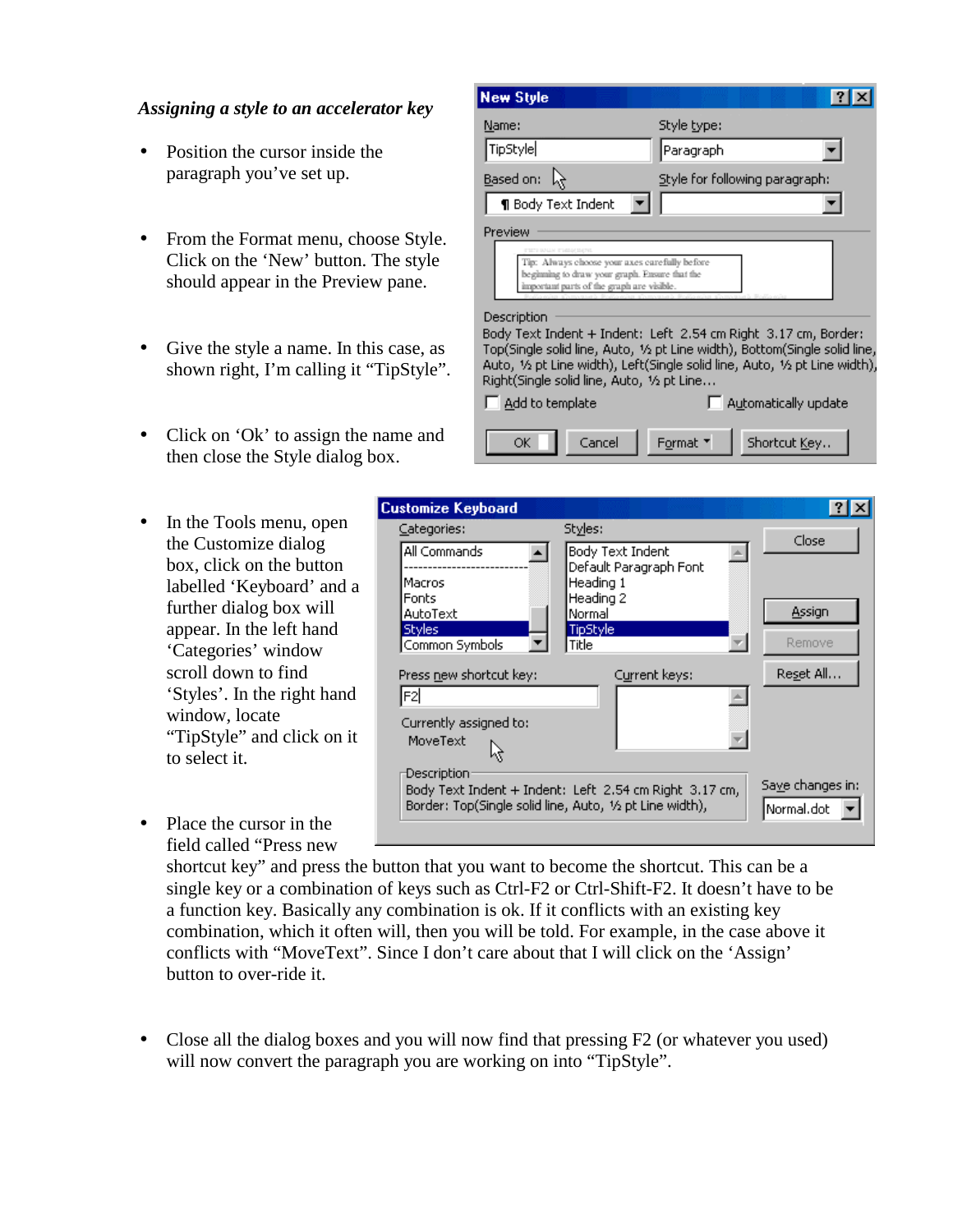## *10) Creating a departmental set of templates*

If your department wants to use a standard layout for tests, exams, letters to parents, memos etc then you may want to create a single folder on your departmental drive to contain these.

| Topic:    | Arc Length & Earth Geom. |                           |
|-----------|--------------------------|---------------------------|
| Date:     | 1/2/2005                 |                           |
| Levels:   | 6 to 7                   | St Hilda's                |
| Entered?: |                          | ANGLICAN SCHOOL FOR GIRLS |
| Name:     |                          |                           |
| M 10b     | Level 6                  |                           |
|           |                          |                           |

For example, part of the template we use for our levelling tasks in Maths is shown below:

To create a template you simply need to save the file using a .dot extension rather than the usual .doc extension. When you then click on a .dot file to open it a copy is automatically created rather than opening the original.

To make these templates available to your department in the same way as the set of General St. Hilda's Templates are, you should follow the steps below:

- Create the folder on your departmental drive to hold the templates. Leave it visible as it is on the right.
- On each of the departmental computers, go to MyComputer and follow the links from MyComputer to C:\ drive, to "Program Files", to "Microsoft Office".

| K:\Dept\Maths                                     |                         |  |  |  |  |  |  |  |
|---------------------------------------------------|-------------------------|--|--|--|--|--|--|--|
| File<br>Edit<br>Favorites<br>Tools<br><b>View</b> | Help                    |  |  |  |  |  |  |  |
| Address <b>C</b> K:\Dept\Maths                    | v                       |  |  |  |  |  |  |  |
| <b>i</b> Administration                           | jenny                   |  |  |  |  |  |  |  |
| Assessment Items                                  | Lessonendersw           |  |  |  |  |  |  |  |
| Claffey                                           | Marksbook 2005          |  |  |  |  |  |  |  |
| Competitions                                      | Maths 300 software      |  |  |  |  |  |  |  |
| Conferences                                       | <b>IMaths for Jules</b> |  |  |  |  |  |  |  |
| Downloaded Software                               | Maths Templates         |  |  |  |  |  |  |  |
| examsite                                          | <b>Meetings</b>         |  |  |  |  |  |  |  |
| Files for Steph                                   | MStaff                  |  |  |  |  |  |  |  |
| Games                                             | Official School Crests  |  |  |  |  |  |  |  |
| Ш                                                 |                         |  |  |  |  |  |  |  |

• Once you have this folder open, use the right button drag method explained earlier to create a shortcut in that folder to your departmental template folder. The computer will add the phrase "Shortcut to…" to your shortcut and you may want to remove that.

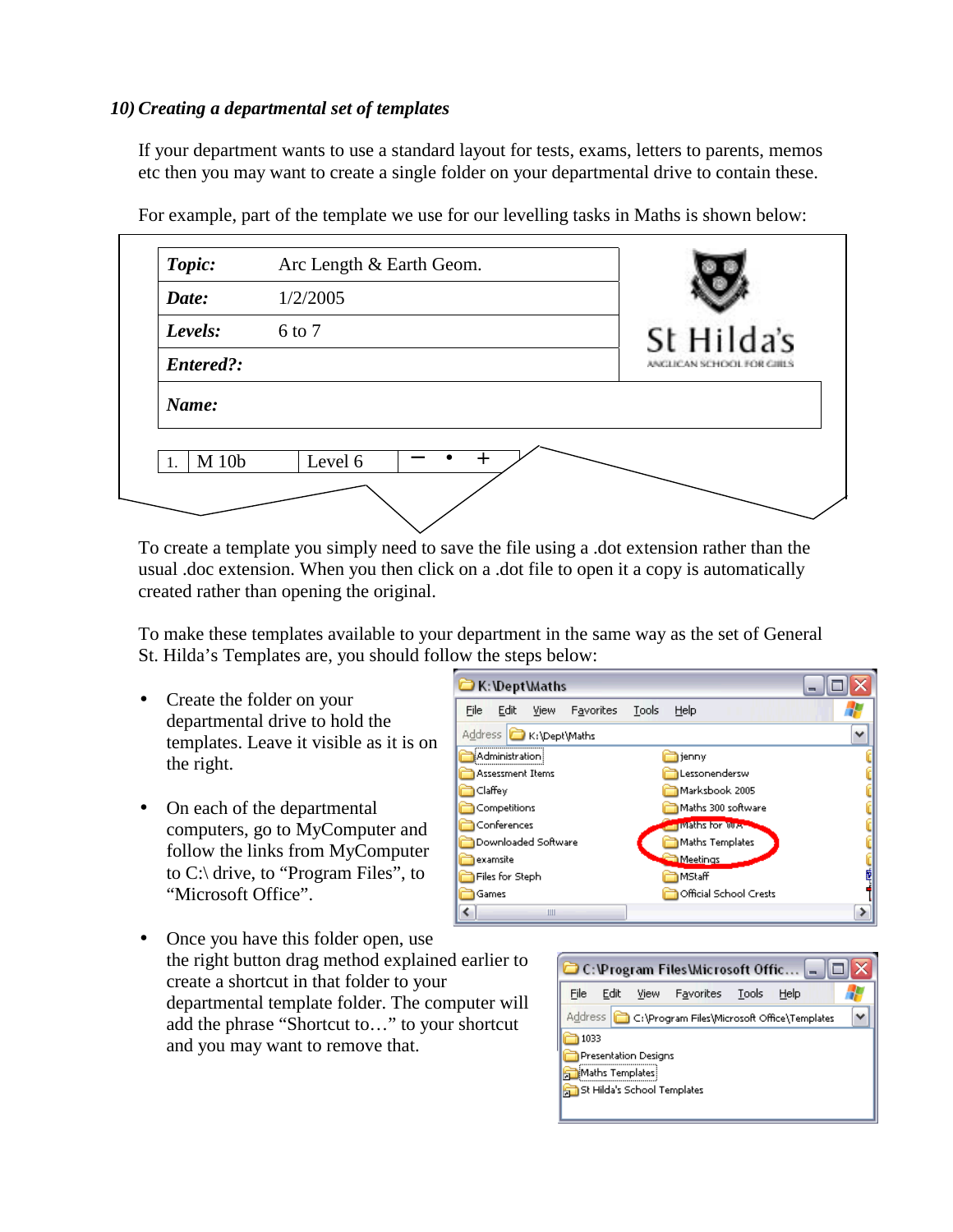

• If you click on the "General Templates link then a collection of templates will open. One of the tags at the top of the list will be your departmental templates (see circled tab below). Click on this to see the templates in your departmental folder.

 $\star \times$ 

**New from template** 

General Templates... <sup>3</sup> Templates on my Web Sites... Templates on Microsoft.com

Leveling Task Template.dot



The advantage of seting it up this way is that any changes to the template need only be done in one place and all staff will always be using the most recent version of any templates.